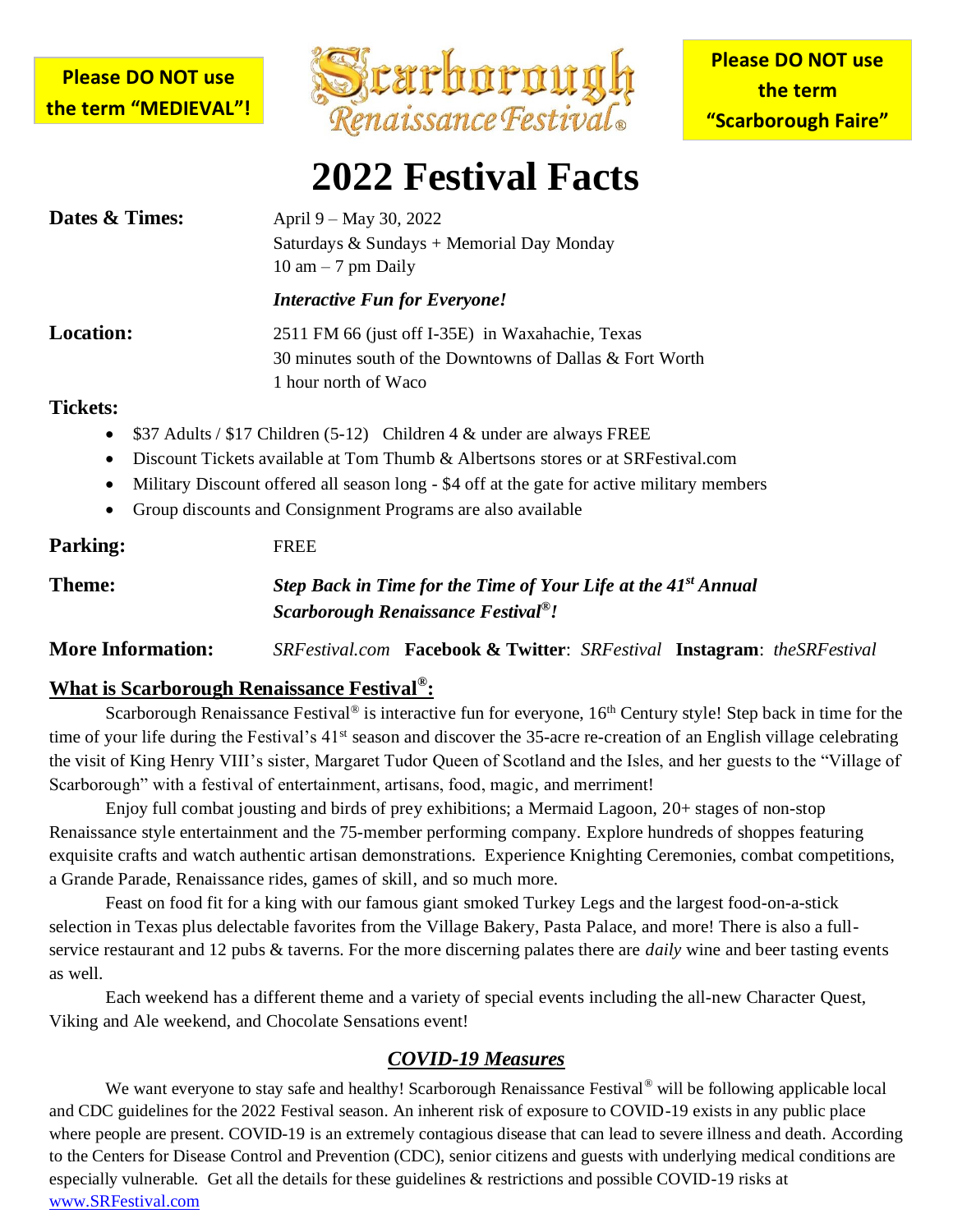

### **2022 Themed Weekends and Events**

#### o **April 9 & 10 Opening Weekend / Travel Back in Time Weekend**

Scarborough kicks off its 41<sup>st</sup> season with special discounts for kids and seniors and the *All-New* Scarborough Quest!

- Kid's 12 & Under Free All Weekend up to 3 kids get in free with each paid adult. Kids  $4 \&$  Under are always free.
- $\circ$  Seniors Half Price Seniors 65+ can get in for half price this weekend when purchasing their tickets at the Ticket Office on Festival days
- o Scarborough Quest Travel back in time and become a part of the village of Scarborough in the *All-New* Scarborough Quest!
	- Pick up Quest outline at the Village Armoury  $11:00$  am  $2:00$  pm.
	- Redeem Quest prizes at the Village Armoury  $4:00 \text{ pm} 4:30 \text{ pm}$

#### o **April 16 & 17: Artisan's Showcase Weekend & Easter Celebrations**

Join us as we showcase the amazing Artisans and their crafts during the 8<sup>th</sup> Annual Artisan's Showcase Weekend plus special Easter celebrations.

- o Artisan's Showcase On-Line Gallery. Vote for your favorite shoppe and get the chance to win a handmade basket filled with treasures from the Scarborough Artisans!
- o Shop & Win Promotion. Spend \$350 at the Festival shoppes and receive (2) Complimentary Tickets valid any day of the Scarborough Renaissance Festival® 2022 season. Only purchases made this weekend qualify. Redeem your receipts at the Scarborough Tents just outside the Ticket Office from 12:00 noon – 8:00 pm
- o Children's Easter Scavenger Hunt throughout the Festival site to win a free Ice Cream cup. Scavenger Hunt maps available at the Exit Gate.
- o Renaissance Easter Service 12:00 noon at the Crown Meadow Stage *SUNDAY ONLY*

#### o **April 23 & 24: Viking & Ale Weekend** *(All New)*

Come be a part of the Viking invasion of Scarborough during the *All-New* Viking & Ale Weekend!

- o *All New* Adult's & Children's Viking Themed Costume Contests. Vikings and other barbarians are invited to join in the fun each day! Register at the Exit Gate by 1:30 pm each day to participate. Contests take place at the Crown Meadow Stage at 2:00 pm.
- $\circ$  As the signature event of the Viking & Ale Weekend, The Royal Ale Festival is a tasting experience exploring eight new beer & ale varieties paired with lively entertainment and light snacks. Two tasting times are available each day at 12:00 noon and 2:00 pm. Must be 21 or older to participate. Tickets are \$15 each (in addition to Festival admission) on-line or at the event each day based on availability.
- o Stein Holding Competition! See if you have what it takes to hold a beer stein longer than the rest to win your very own souvenir Scarborough Renaissance Festival® stein! Register at the Exit Gate by 3:00 pm each day to participate and to get all the details. Contests take place at the Royal Pavilion at 4:00 pm each day.

#### o **April 30 – May 1: Live the Fantasy / Spring Celebration Weekend**

Fantasy enthusiasts, Cosplay Fans, and techies – this weekend is just for you – Come live the Fantasy!

- o Adult's & Children's Fantasy Themed Costume Contests each day. Register at the Exit Gate by 1:30 pm each day to participate. Contests take place at the Crown Meadow Stage at 2:00 pm.
- o Children's Fairy Initiation Ceremony 12:00 noon at the Royal Marquee each day. Become a part of the Fairy Court at this fanciful ceremony and receive your very own Fairy Wand
- o Spring Celebration! Join in the fun with the Villagers of Scarborough as they celebrate May Day and the beginning of Spring by adorning themselves with beautiful flowers throughout the weekend.
- o Deaf Day *Saturday, April 30th only*. Special signed performances throughout the Festival site compliments of Hired Hands, Inc.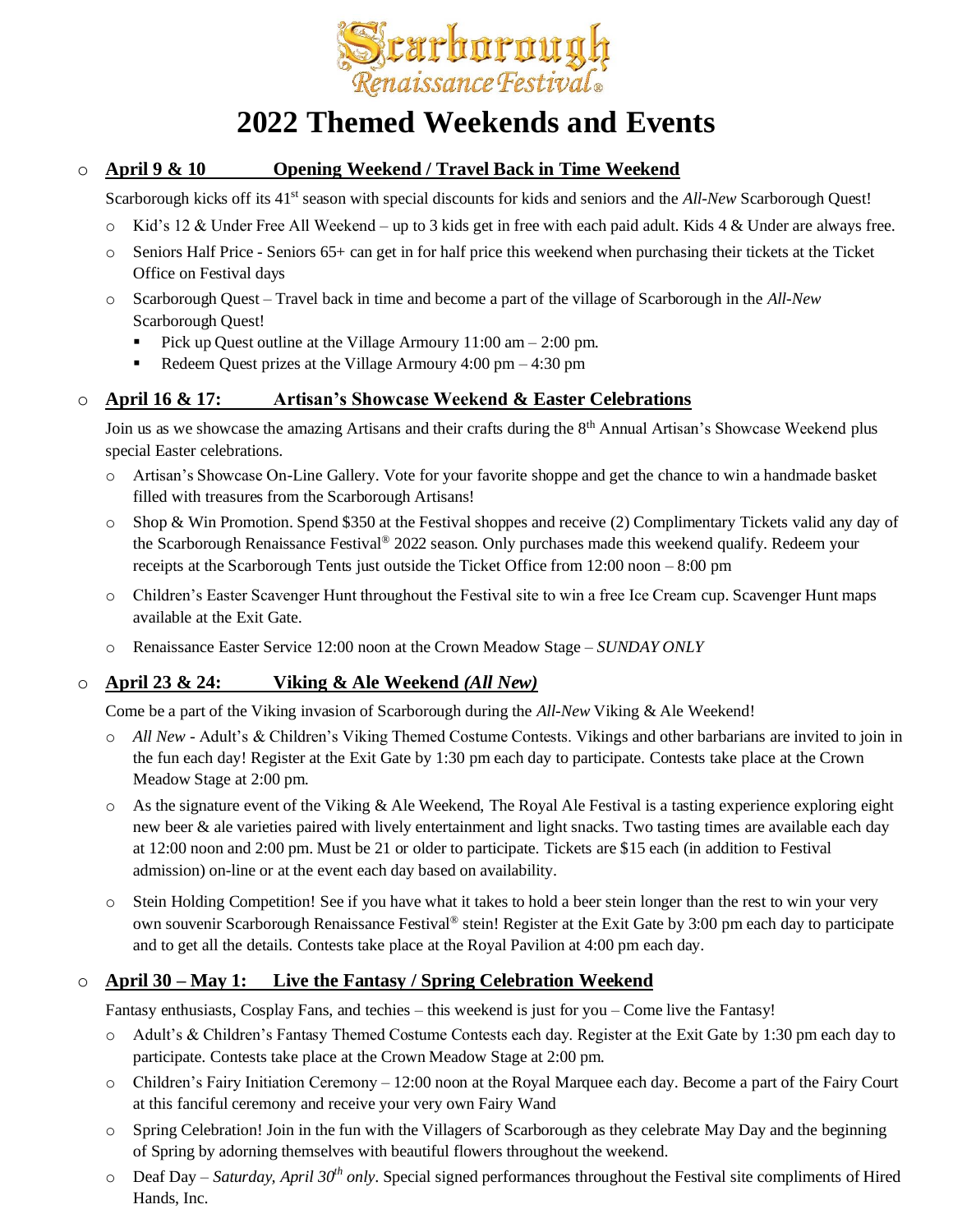

#### o **May 7 & 8: Celebrating Chivalry Weekend / Chocolate Sensations Event** *(All New)*

It's all about Chivalry & Romance this weekend at Scarborough Renaissance Festival®!

- o Vow Renewal Ceremony at 11:30 am each day at the Royal Marquee *– New Location*. Couples are invited to join us to renew their wedding vows and commitments to each other! No registration required. Free with Festival admission.
- $\circ$  Chivalry Lessons with the Scarborough Knights! Join the Knights of the Noble Cause at 3:00 pm each day at the Royal Marquee to learn how to treat others in a chivalrous manner.
- o The *ALL-NEW* Chocolate Sensations event will take you on a journey of discovering luscious chocolates and how they pair with your favorite beer & wine. It is the perfect complement to Celebrating Chivalry Weekend! Enjoy six samplings while being entertained by the wonderful musicians of Scarborough. Two tasting times are available at 1:00 pm and 3:00 pm. Must be 21 or older to participate. Tickets are \$20 (in addition to Festival admission) on-line or at the event each day based on availability.

#### o **May 14 & 15: Legends of the Seas Weekend**

The Legends of the Seas come alive at Scarborough Renaissance Festival<sup>®</sup> this weekend!

- o Adult's & Children's Legends of the Seas costume contests. Pirates, Mermaids, and all other manner of Sea Creatures are invited to join in the fun each day! Register at the exit gate by 1:30 pm each day to participate. Contests take place at the Crown Meadow Stage at 2:00 pm.
- o Navel Enlistment Ceremony 12:00 noon at the Royal Marquee each day. See if you have what it takes to become a member of the Royal Navy in this interactive ceremony!

#### o **May 21 & 22: Celtic Weekend**

Unleash your inner Celt this Weekend while enjoying special Celtic performances and testing your fortitude in a number of themed competitions.

- o Children's Highland Games *– All-New!* Kids 12 & under are invited to participate in these age-old games of skill at the Royal Pavilion at 2:00 pm each day
- o Scottish Egg Eating contest 3:30 pm each day at the Sea Hag Stage. Register at the Exit gate by 1:00 pm each day to participate.
- o Tug O'War! Adults can join in the Village's Tug O'War competition at 4:00 pm each day at the Royal Pavilion
- o Special Celtic Entertainment this weekend only! Shandon School of Irish Dancers on the Reveler's Stage 4:30 pm each day
- o Plus, daily Celtic entertainment that includes Rover's Way and Celtic Legacy's Rocking Bagpipes & Drums see schedule for show times

#### o **May 28, 29 & 30: The Last Huzzah**

- o Topsy Turvy Day *– All-New*! Queens become beggars and Villagers become Kings on this day of Topsy Turvy *Sunday, May 29th Only*! Join in the fun!
- o Memorial Day Veterans Parade and Fallen Heroes Tribute. *Monday, May 30th only*. All active and retired military members are invited to receive a yellow sash to commemorate their service (at the Village Armoury) and are invited to march in the parade. At the conclusion of the parade, we invite everyone to join us at the Royal Pavilion for the presentation of colors and a special Fallen Heroes tribute.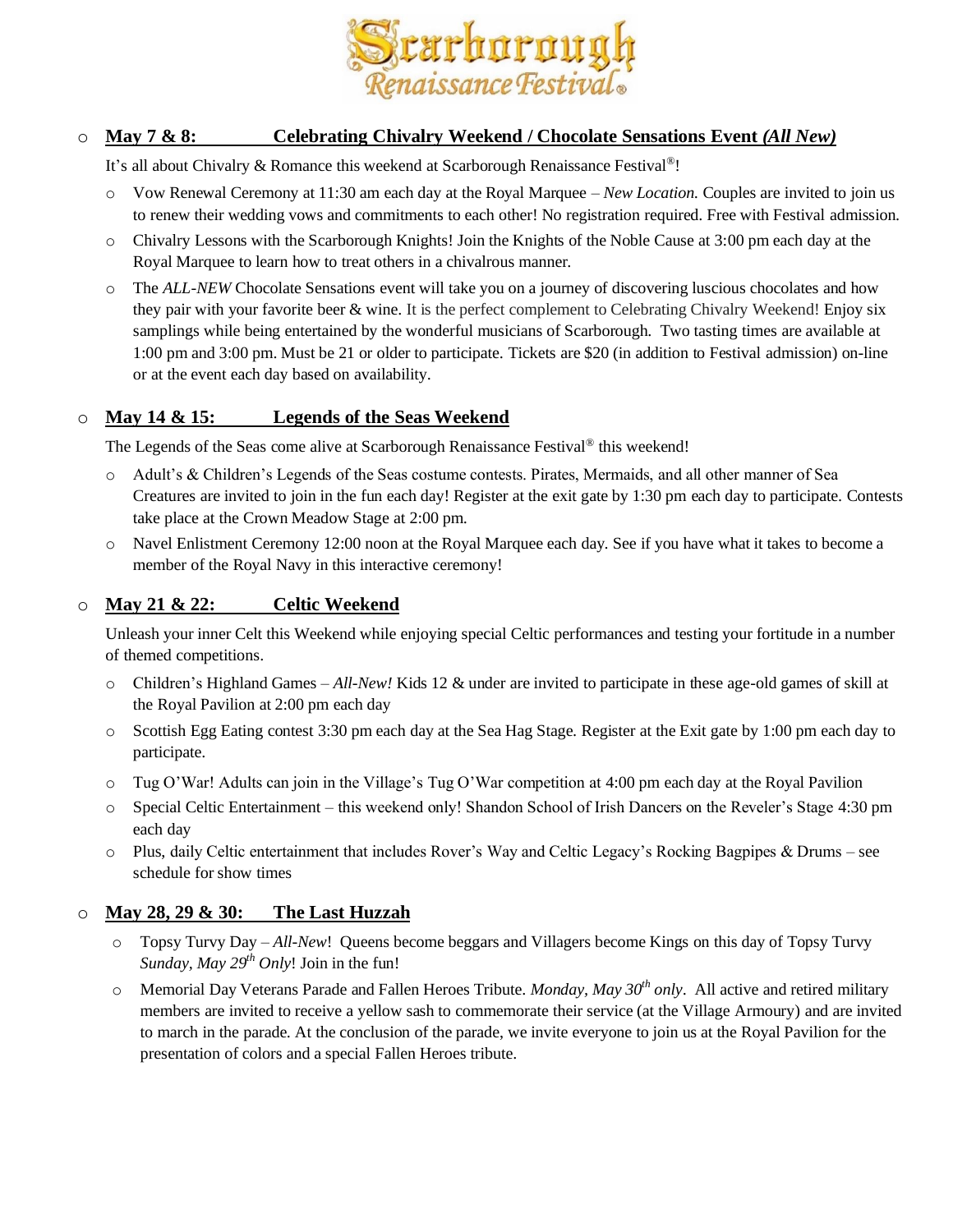

## **2022 Daily Special Events**

- **Full Combat Jousting**
	- **11:00 am, 2:00 pm, and 5:30 pm** each day

#### • **Children's Knighting Ceremony**

- **4:00 pm** each day at the Royal Marquee
- Children of all ages are invited to be presented to Her Majesty Margaret, Queen of Scotland and the Isles, to be recognized for acts of courage and deeds of meritorious service. Each participant receives a seal that names them a protector of the Realm. Included with general admission.
- **Grande Parade**
	- **1:00 pm** each day
	- A spectacle of villagers, entertainers, and Courts on the march each day throughout the entire Village of Scarborough
- **Wine Tasting Events** (must be 21 or older to attend)
	- o **1:00 pm and 3:00 pm** every day at the Cat & Fiddle Vinery
	- o An intimate one-hour wine tasting, and educational experience conducted by Scarborough's certified Sommelier.
	- o Includes specially paired fruit and cheese plate and souvenir wine glass
		- o \$35 per person (in addition to Festival admission). Discount tickets available at SRFestival.com.
		- o *Limited seating available – advance ticket purchase recommended*
- **Beer Tasting Events** (must be 21or older to attend)
	- o **12 noon and 3:00 pm** every day at the Village Green
	- o An intimate one-hour beer tasting, and educational experience conducted by Scarborough's certified Cicerone® . Includes specially paired fruit & cheese plate and souvenir glass
		- o \$35 per person (in addition to Festival admission). Discount tickets available at SRFestival.com.
		- o *Limited seating available – advance ticket purchase recommended*

### **2022 Daily Wine & Beer Tasting Themes**

|                             | <b>Wine Tastings</b>   | <b>Beer Tastings</b>         |
|-----------------------------|------------------------|------------------------------|
| April 9 & 10                | Wines of Spain         | Beers of Texas               |
| April 16 & 17               | Wines of Italy         | Beers of Belgium             |
| April 23 & 24               | Wines of the New World | <b>Blind Date</b>            |
| <b>April 30 &amp; May 1</b> | Wines of Germany       | Beers of Germany             |
| May $7 & 8$                 | From Grape to Glass    | Barley, Hops, & Yeast Oh My! |
| May 14 & 15                 | Wines Down Under       | Beers of the New World       |
| May 21 & 22                 | Wines of France        | Beers of the Celtic Isles    |
| May 28, 29 & 30             | Flynn's Favorites      | Seamus Suggests              |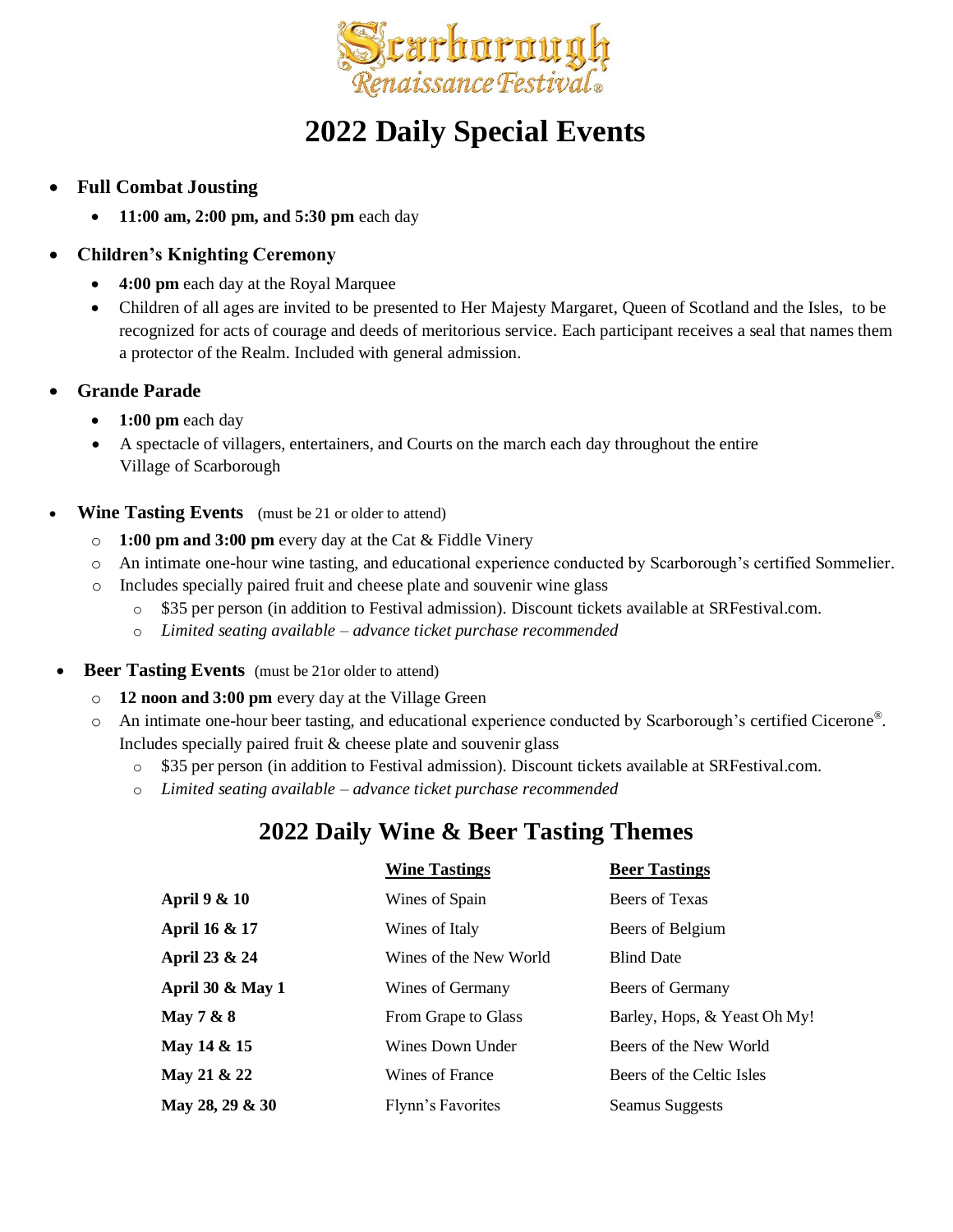

## **2022 – New & Notable**

#### **Things to Note**

- **New for the 2022 season, all food and pub locations will now be accepting credit cards**
- Scarborough Renaissance Festival<sup>®</sup> is family friendly with many performances and activities for kids such as the Knighting Ceremonies, the Mermaid Lagoon, Nature of Mercy, Accidental Acrobats, Cirque du Sewer, Emrys Fleet Rat Show, Fireflicker the Dragon, Harmless Danger Juggling Show, Kamikaze Fireflies, The Pinwheel Side Show, Shakespeare Approves, Sir Real the Puppet Man, Syndicate School of Sword, Renaissance Rides, games of skill, petting zoo, Keet's Landing, and much more!
- There are some performances that are geared toward a more mature audience (16+). They include: Arthur Greenleaf Holmes the Wildly Inappropriate Poet, Bettina Bawdeville, Menage a Moi, and the King's Pub - Pub Sing.
- The members of the Scarborough Academy of Performing Arts (SAPA) bring this period to life with their outstanding portrayals of these historical figures and other period characterizations. Here, you will experience our recreation of an English village in the year 1521 at the beginning of the English Renaissance period. Stopping in Scarborough on her way to London for a meeting of State with her brother Henry VIII, Queen Margaret of Scotland and the Isles has decided to linger and enjoy our annual Festival.

#### **New Entertainment**

- **Bettina Bawdeville (PG-16) –** Risqué original pub songs, mixing the bawdy with hints of vaudeville. Not for the delicate sensibilities. *(May 7 – May 30 Only)*
- **Cy the Sword Swallower –** A man of skill, of danger, and some would say… a complete lunatic! Witness him swallow a whole armory of swords of different shapes and sizes!
- **Emyrs Fleet, the Big Rat Show –** A hilarious comedy show featuring Pesky the Wonderous one-eyed rate and Wilbur the Dancing weasel! *(April 9 – May 1 Only)*
- **Menage a Moi (PG-16)** Top-shelf comedy stylings that are humorously indecent and always discreet.
- **Name that Sonnet** A Renaissance style game-show that that most certainly leads to a lot of fun, laughter, and perhaps a little education.
- **Robin Hood Charity Show** Join this "secret meeting" to create ideas for causing mischief in the Village
- **The Verbal Joust –** A humorous improvisational language lesson on the value of creative insults!
- **Vince Conaway – Hammered Dulcimer –** Bringing history to life by weaving storytelling with an enchanting array of Celtic, Renaissance, and Baroque music! *(May 7 – May 22 Only)*

#### **New Foods**

- Wonton Lotus Bowl
- Fried Jalapeno Slices
- Royal Brownie Sundae
- Loaded Totchos
- Chili Cheese Tater Tots
- Philly Cheese Steak
- Polish Sausage Sandwiches
- Ribbon Fries
- Quesadillas
- Fruit Hand Pies
- The Original Lemon Chill returns

#### **New Custom Blended Mead**

New for 2022 season, Scarborough Renaissance Festival® is proud to offer Texas Mead Works Mead. Enjoy this semisweet mead with a balanced floral bouquet and light sweet honey finish.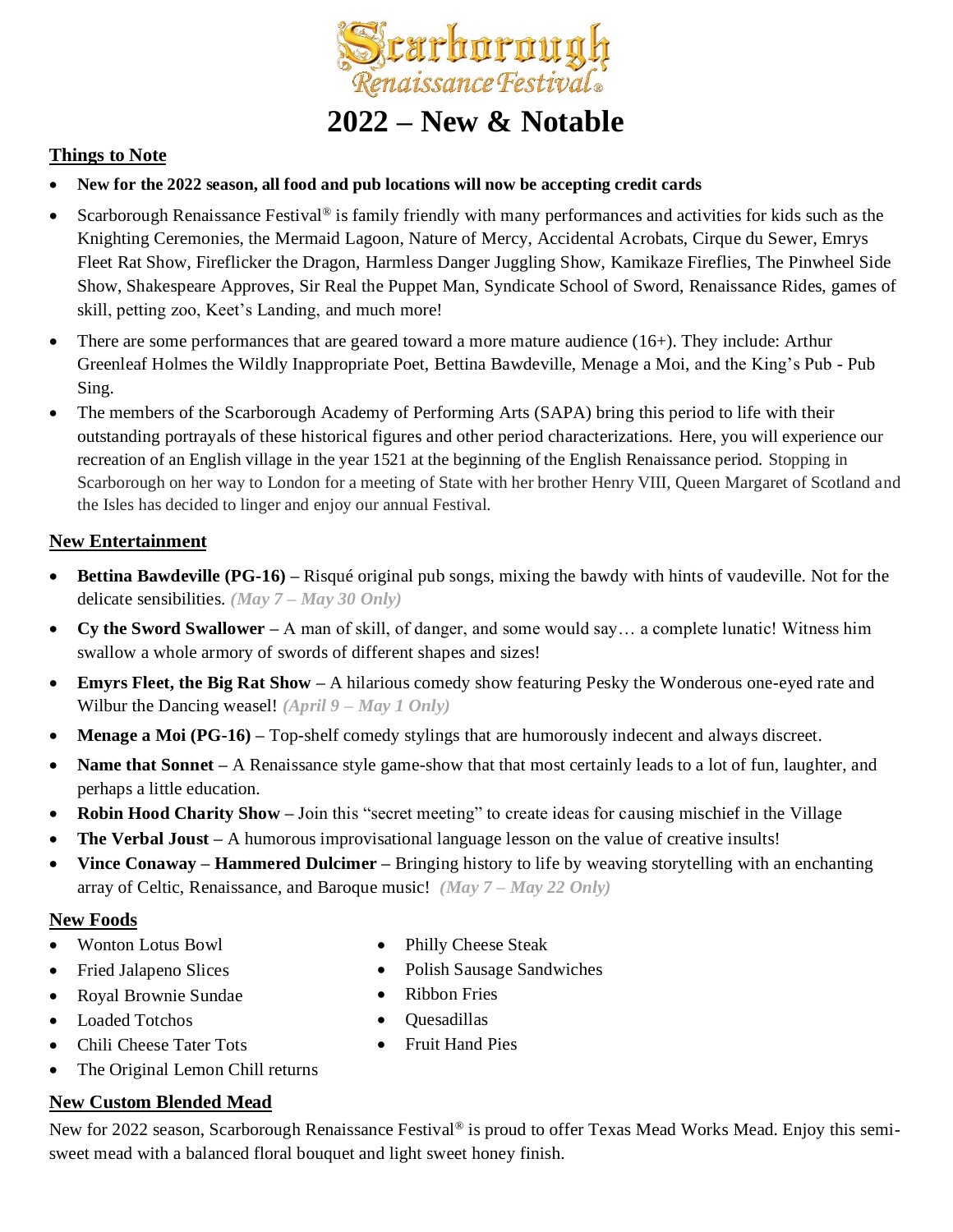

#### **New & Guest Artisans**

- **Aisling Designs** Cast Concrete Art
- **Artemis Designs** Silver Cast Jewelry
- **Bad Badger Horns** Painted Drinking Horns
- **Bird Marie's Pottery** Functional Pottery *(April 9 – May 1 only)*
- **Carnelian Star** -Pearl Jewelry
- **Chained Reaction Chainmaille** Chainmail
- **Cultivate Outdoors** Bonzai, Succulents, 2D-Art
- **Curious Oddities of Skin & Bone** Sculptures, Jewelry *(May 7 - 15 only)*
- **Dancing Glass Studio**  Macrame Beaded Jewelry *(April 23 – May 1 only)*
- **Delicious Doom Chocolates** Hand Crafted Chocolates *(May 7 – 8 only)*
- **Duck & Cover** Latex Foam Cosplay Swords, Shields, and Metal Helmets
- **Fairies of the Swamp & Salt Cellar** Sculpted Fairies, Teas, Salts, & Boot Shine
- **Gypsy Eyes** Face Painting
- **Gypsie Isle Trading Company** Clothing
- **Henna Envy** Henna Body Art
- **Hornucopia**  Sculpted Horns
- **Hullabaloo Henna** Henna Body Art
- **Imaginarium Galleries** Sculpted Wearable Puppets
- **Jewelry Designs by E. Paule** Jewelry
- **John's Woods** 3-D Wood Art
- **King's Fly Rods** Hand Made Bamboo Fly Rods
- **Madame Macabres House of Curiosities** Bone Sculptures, Jewelry
- **Meraki Moon** Macrame Beaded Jewelry with large Semi-Precious Stones *(May 14 – 15 only)*
- **Native Texas Craftsman** Stick Horses, Woodworking
- **Sculpted – Connie Colten Jewelry** *(May 8 – 16 only)*
- **Seasong Designs** Jewelry from the Sea
- **Silverleaf Leather** Leather Accessories
- **Silk Road** Handy Dyed Silk Clothing
- **Sinclair Wood Carving** Wood Carved Art
- **Soarsa Studio** Macrame Beaded Jewelry *(May 21 – 30 only)*
- **Spirit Song Ocarinas** Handmade Ocarinas *(April 9 – 17 only)*
- **Stonewick Custom Stone & Wood** Live Edge Tables, Works of Nature
- **Tarot by Kolisha** Tarot & Palm Readings
- **Two Tarts Toppers** Decorated Hats
- **Untamed Tapestries** Tapestry Handbags
- **White Wizards**  Clay Sculptures *(May 21 – 30 only)*
- **Wood, Willow & Whatknots** Incense, Wood Burning & Beaded Jewelry
- **Your Name on Rice by Starglass**  Rice Writing and Glass Art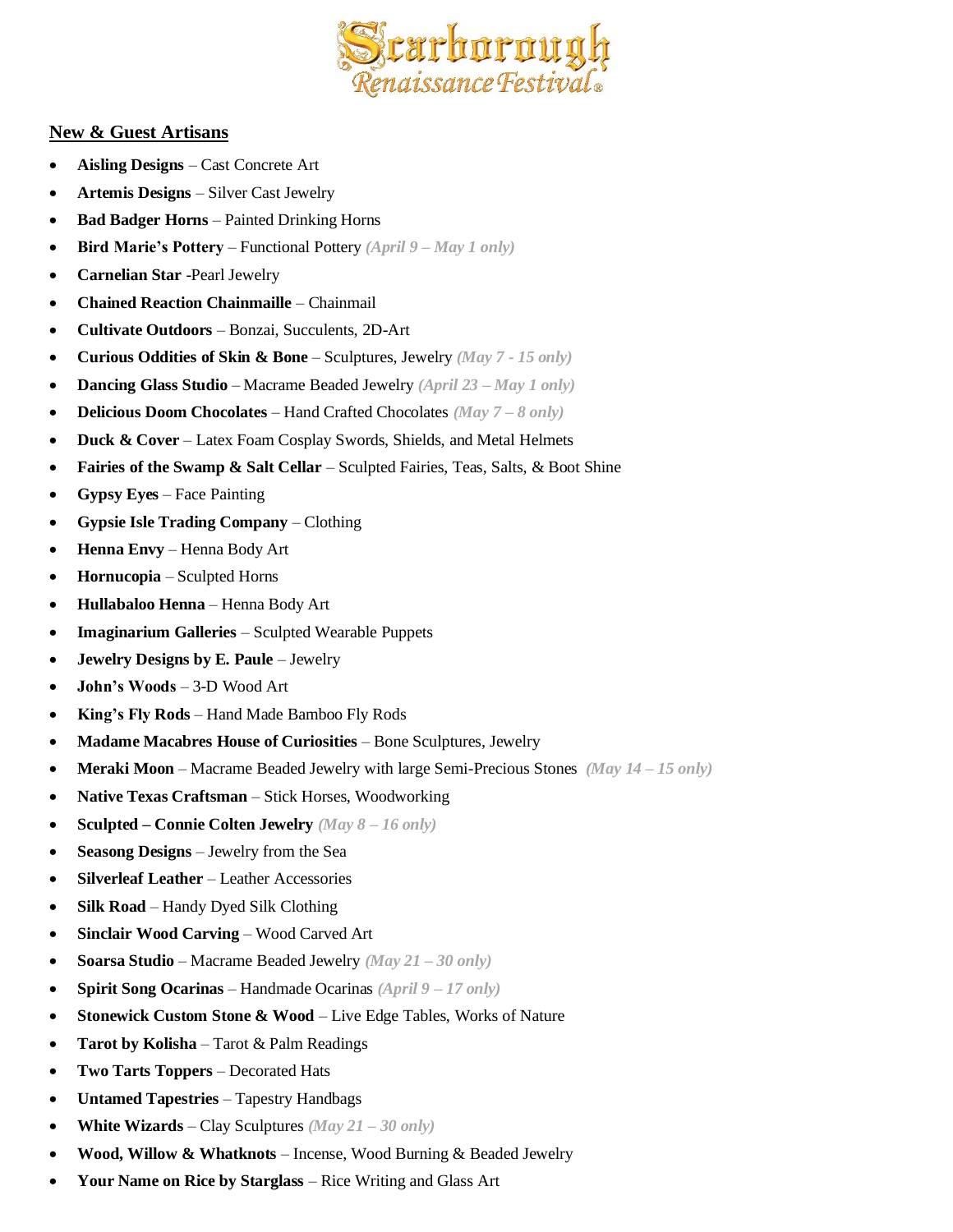

# **2022 Festival Facts**

#### **History/Overview**

2022 marks the 41<sup>st</sup> Season of Scarborough Renaissance Festival®. The Festival began on a patch of pastureland and a Pecan Grove with tents and a handful of Renaissance entertainers and artisans. Since that time, it has grown to become one of the largest Renaissance Festivals in the United States as well as one of the country's largest outdoor juried craft shows.

#### **General Facts**

- Began in 1981
- Scarborough Renaissance Festival<sup>®</sup> is a Renaissance themed festival set in a re-created 16<sup>th</sup> Century English village celebrating with mirth and merriment during the days of King Henry VIII
- The festival runs (8) consecutive weekends and Memorial Day each Spring (April & May)
- One of the largest events and most unique entertainment experiences in North Texas drawing an average of 200,000 people each year
- One of the largest and most popular Renaissance festivals in the country. Consistently voted among the top Renaissance festivals and as well as the top family friendly Renaissance festivals.
- The "village" of Scarborough, the main Festival site, is 35 acres (larger than most shopping malls) set within a 155acre property
- (225) Renaissance style permanent structures
- The festival employs more than 2,000 performers, artisans, food service staff, grounds crew, customer service, and retail staff – approximately half from the Waxahachie area and the D/FW Metroplex
- (20+) Entertainment stages with more than 300 performers entertaining each day of the Festival
- (75+) Member performing company makes up the "the cast" of Scarborough the non-profit Scarborough Academy of Performing Arts (SAPA). This includes the characters of the Royal Court, villagers, Romani, and more
- (200) Shoppes Scarborough Renaissance Festival<sup>®</sup> is one of the largest outdoor "juried" craft shows in the country
- (150+) Artisans including over a dozen Artisans demonstrating their crafts each day of the Festival
- (5) Food Areas (Kitchens)
- (12) Pubs  $&$  Taverns including (1) full bar  $&$  full-service restaurant
- More than (20) tons of the Festival's famous Giant Turkey Legs are devoured annually during the eight-week festival
- An average of (20) Weddings are conducted at Scarborough Renaissance Festival<sup>®</sup> annually during the course of each eight-week season (*yes these are real weddings – not performances*)
- Average visit is  $(5)$  hours
- The festival is a privately held company owned by the same two families since its inception

#### **National Recognition**

- E! The Bradshaw Bunch
- Cooking Channel Carnival Eats
- Travel Channel
- CNN.com
- Food Network
- NBC's First Look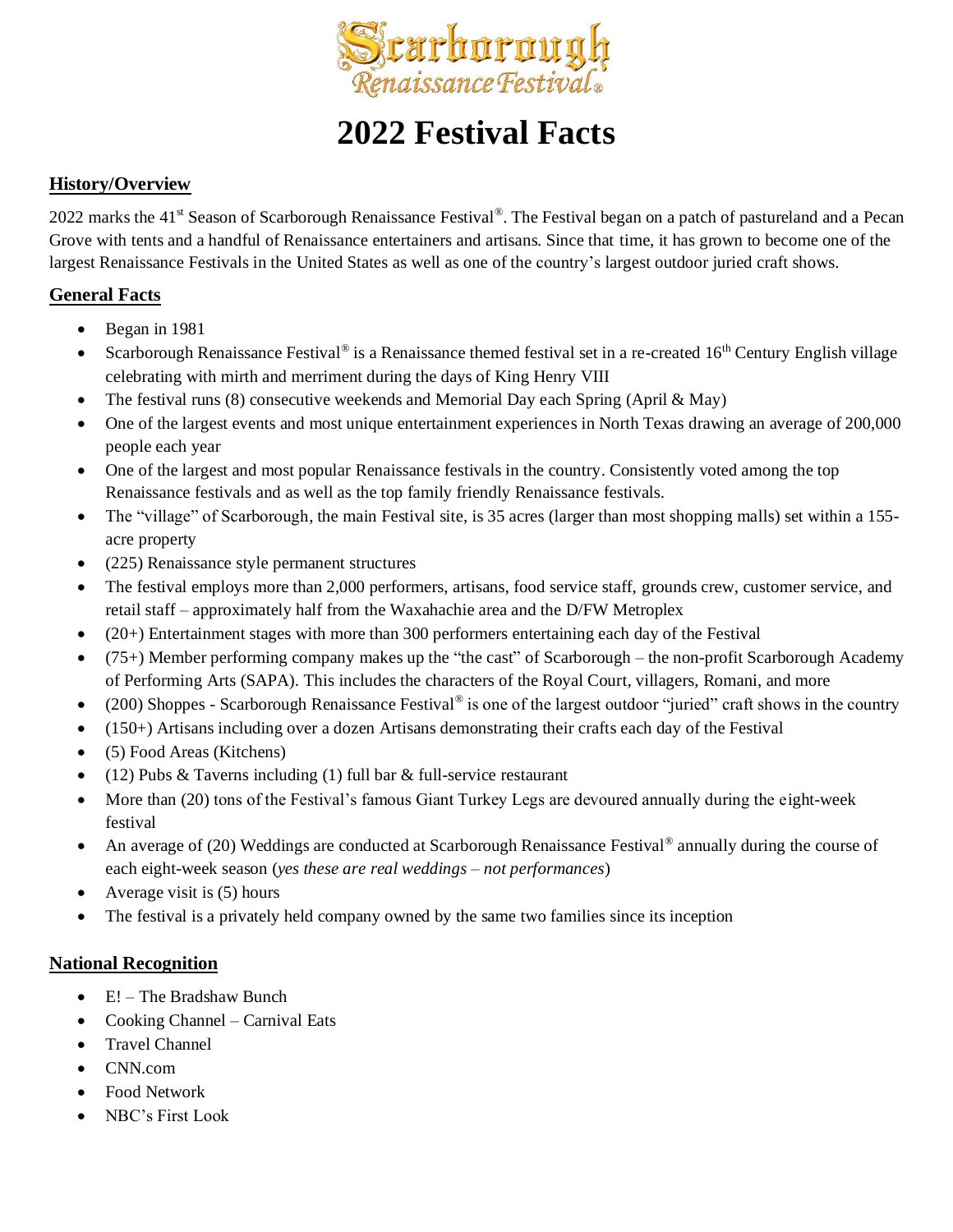

# **2022 Festival Facts**

#### **Accolades**

- **Top 10 Renaissance Festival in the US** TravelAwaits.com
- **Top 10 May Festival in the Southwest**  Everfest
- **Best Place to Escape Reality** Dallas Observer
- **"Top (#2) Family Friendly Renaissance Faire in the U.S."** Family Vacation Critic
- **Best Seasonal Event in Ellis Co** Waxahachie Daily Light
- **Top 5 Things to Do in D/FW**  Dallas Morning News
- **Top 6 Events Not to Miss in D/FW**  Dallas Child
- **Top 10 Things to Do**  Fort Worth Star Telegram
- **Best Bet** Dallas Voice

#### **Entertainment**

- $\bullet$  (20+) Stages of continuous live entertainment with over 200 performances daily
	- o Sword Swallowers, Whip Masters, Comedians, Acrobats, Sword Fighters, Musicians, Singers, Jugglers, Scottish Bagpipes & Percussions, Magicians, Belly Dancing, Renaissance period instrumentals, Court Dancing, Aerialists, Puppeteers, and more
- (3) Full Combat Jousts each day
- Birds of Prey exhibitions conducted by the non-profit "Last Chance Forever" Birds of Prey Conservancy
- Grande Parade, Children's Knighting Ceremony, Renaissance Rides, Games of Skill, and much more!
- History, Customs & Manners lessons and Historic Weapons demonstrations
- (75+) Members of the non-profit Scarborough Academy of Performing Arts (SAPA) make up the performing company that become the "characters" of Scarborough including the Royal Court, visiting Nobility, Villagers and Peasants.
	- o The majority of the SAPA performers are volunteer actors and perform eight consecutive weekends of 10 hours a day, outdoor improvisational theater on our 35-acre stage
	- o SAPA conducts eight weeks of rigorous training and rehearsals *prior* to the festival
	- o A number of performances and activities also involve SAPA members: Children's Knighting Ceremony, Maypole Dance/Ceremony; Combat Competitions, Country Dance, History Customs & Manners, Court Dances, and more.
	- o Many SAPA performers have been on cast and/or in "character" for many years. In fact, the performer portraying Queen Margaret is celebrating her 25<sup>th</sup> year in the role!